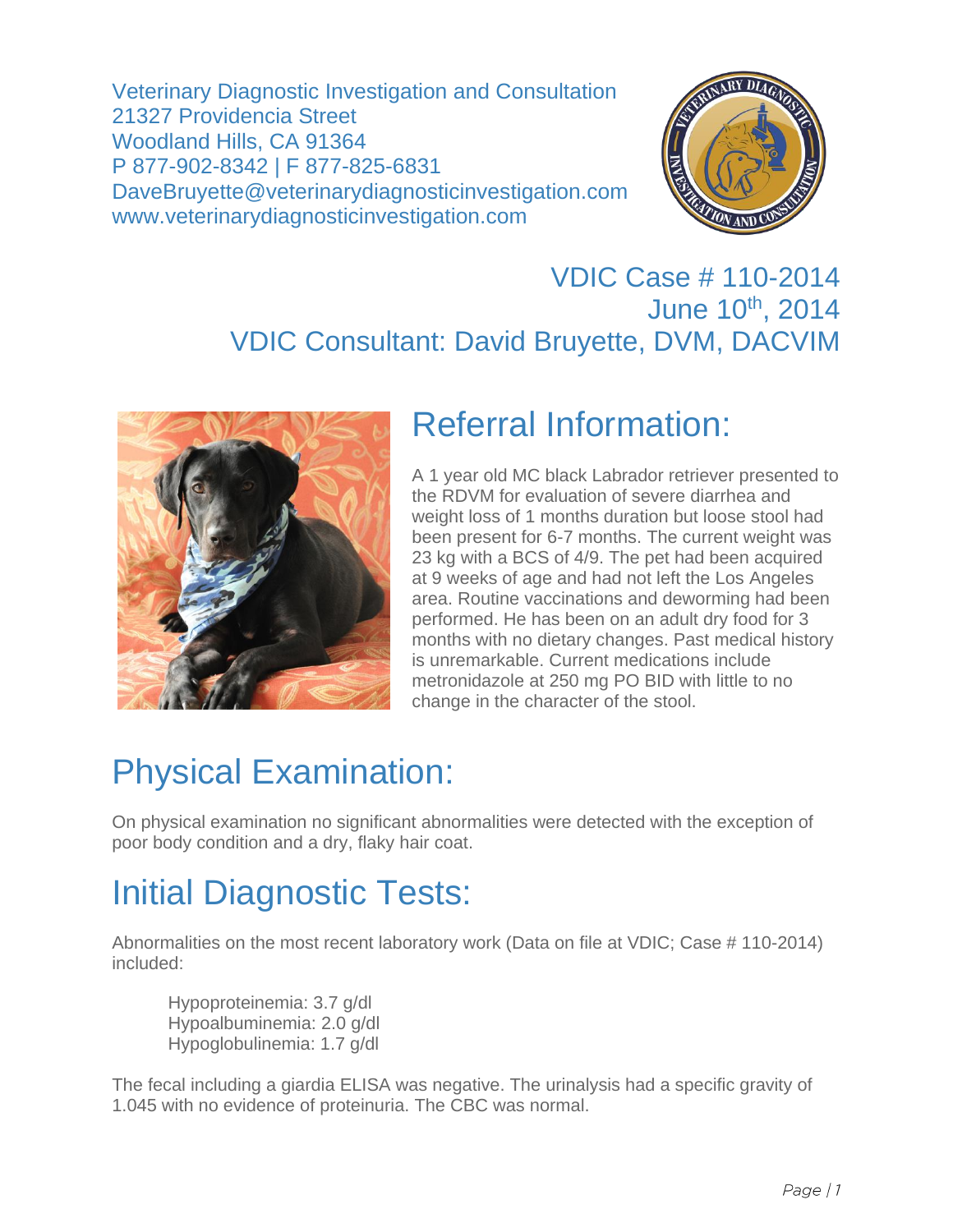# VDIC Initial Assessment:

The history, clinical signs and laboratory work support the diagnosis of a panhypoproteinemia secondary to a protein losing enteropathy (PLE). Causes of PLE include inflammatory bowel disease (IBD), infiltrative infectious diseases (histoplasmosis, pythiosis) and neoplasia (lymphoma). Given the age of the patient IBD and infectious causes are most likely. I am also concerned about the duration of the diarrhea as IBD is very unusual to develop in a dog less than 6 months of age so we should also consider a concurrent maldigestive disorder such as exocrine pancreatic insufficiency (EPI) and a B12 deficiency.

### Suggested Plan:

**Diagnostic**: I would start with measurement of TLI and cobalamin (B12) to assess maldigestion. Folate levels have not proven to be very reliable in assessing gastrointestinal function as they are highly dependent on dietary folate intake. The serum samples should be obtained after a 12 hour fast.

**Therapeutic**: Pending test results

### Follow-Up Information:

*June 17th, 2014:* 

The TLI concentration was 0.7 ug/L (5.7 - 45.2 ug/L). The B12 concentration was 150 ng/L (251-908 ng/L).

These results are diagnostic for EPI. Deficiency of B12 commonly occurs as a result of a lack of pancreatic intrinsic factor. Intrinsic factor binds to dietary B12 and the complex is then absorbed in the ileum.

While EPI is present the finding of a severe PLE is not consistent with EPI alone being a cause of the clinical signs. Therefore we may need to consider additional diagnostics should the symptoms not improve following treatment of the EPI.

### Assessment:

EPI B12 deficiency PLE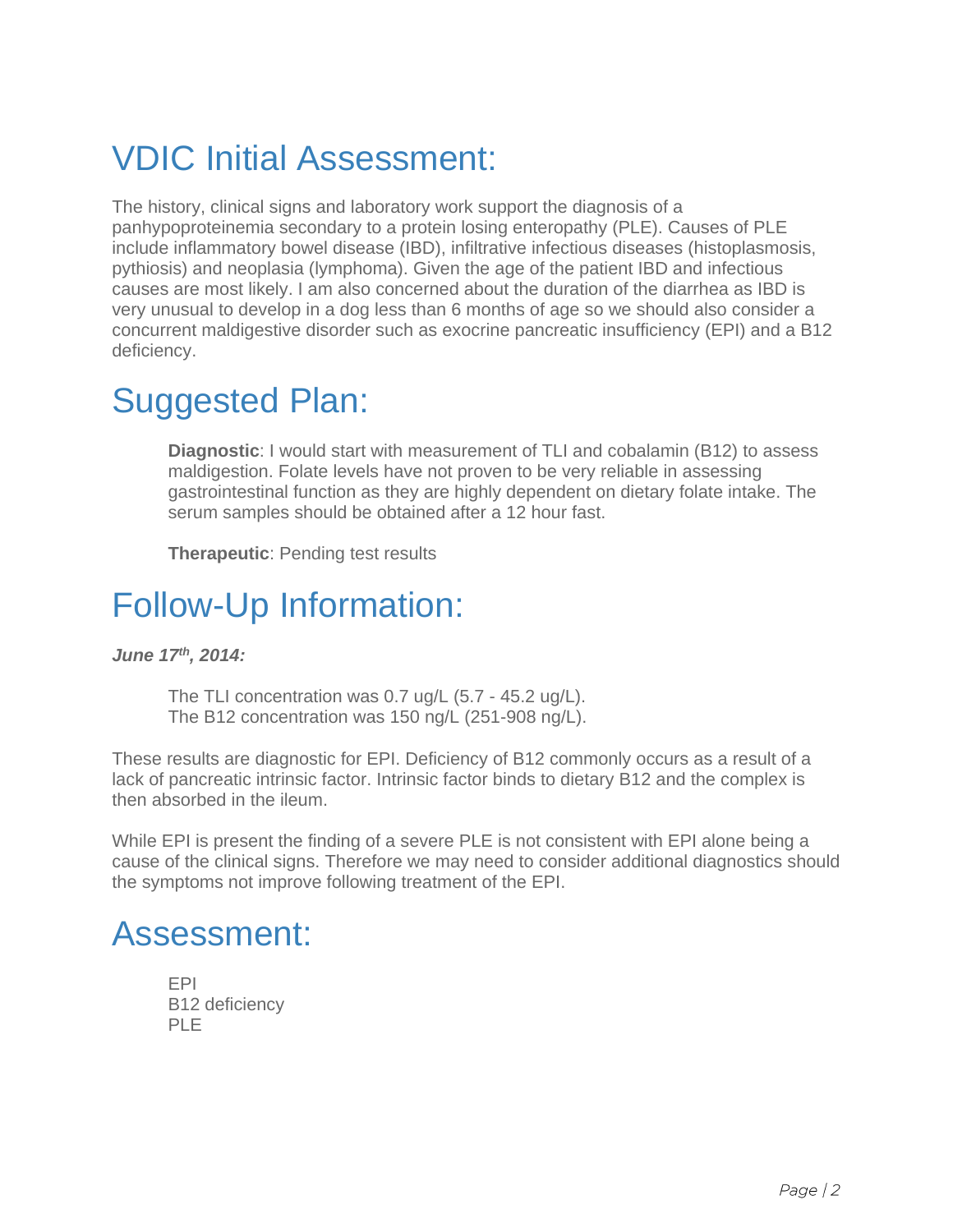## Treatment Plan:

I would recommend the following:

- 1. B12 at 1,000 ug IM weekly for 4 weeks then monthly thereafter.
- 2. Pancreatic enzyme replacement: Initially, one teaspoon per 10 kg body weight per meal. Oral bleeding has recently been reported in 3 of 25 dogs with EPI treated with pancreatic enzyme supplements. The oral bleeding stopped in all 3 dogs after the dose of pancreatic enzymes was decreased. Moistening the food/pancreatic powder mix also appears to decrease the frequency of this side effect. When clinical signs have resolved, the amount of pancreatic enzymes given can be gradually decreased to the lowest effective dose, which may vary from patient to patient and from batch to batch of the pancreatic supplement.
- 3. Continuation of the metronidazole at 250 mg PO BID.
- 4. A recheck of the patient's clinical signs and body weight in 2-3 weeks.

### Case Follow-Up:

#### *July 2nd, 2014:*

The weight had increased to 24.5 kgs but the stool has remained soft. There has been no change in appetite and no vomiting has been noted.

While weight gain has been observed I am still concerned about the persistent diarrhea. I would recheck the patient in 2 weeks and repeat the chemistry panel at that time.

#### *July 16th, 2014:*

The weight was constant at 24.4 kgs. There had been no additional improvement in the character of the stool. Laboratory work revealed:

Hypoproteinemia: 4.0g/dl Hypoalbuminemia: 2.0 g/dl Hypoglobulinemia: 2.0g/dl

The persistent panhypoproteinemia and clinical signs suggests a concurrent disorder such as IBD. I would recommend an upper intestinal endoscopy to obtain gastric and small intestinal biopsies.

#### *July 30th, 2014*

Gastric and duodenal biopsies were obtained via endoscopy. The diagnosis was lymphoplasmacytic enteritis and gastritis consistent with inflammatory bowel disease. There was no evidence of neoplasia or lymphangiectasia. Fibrosis was not evident. Given these findings I would recommend that we start treatment with budesonide at 3 mg once daily. Budesonide may be a better choice than prednisone in a large breed dog due to the frequency of adverse side effects. In addition, a recent paper showed that the use of VSL # 3 was effective in managing clinical signs of inflammatory bowel disease in dogs. This medication is available on Amazon.com and local health food stores. The dose is one